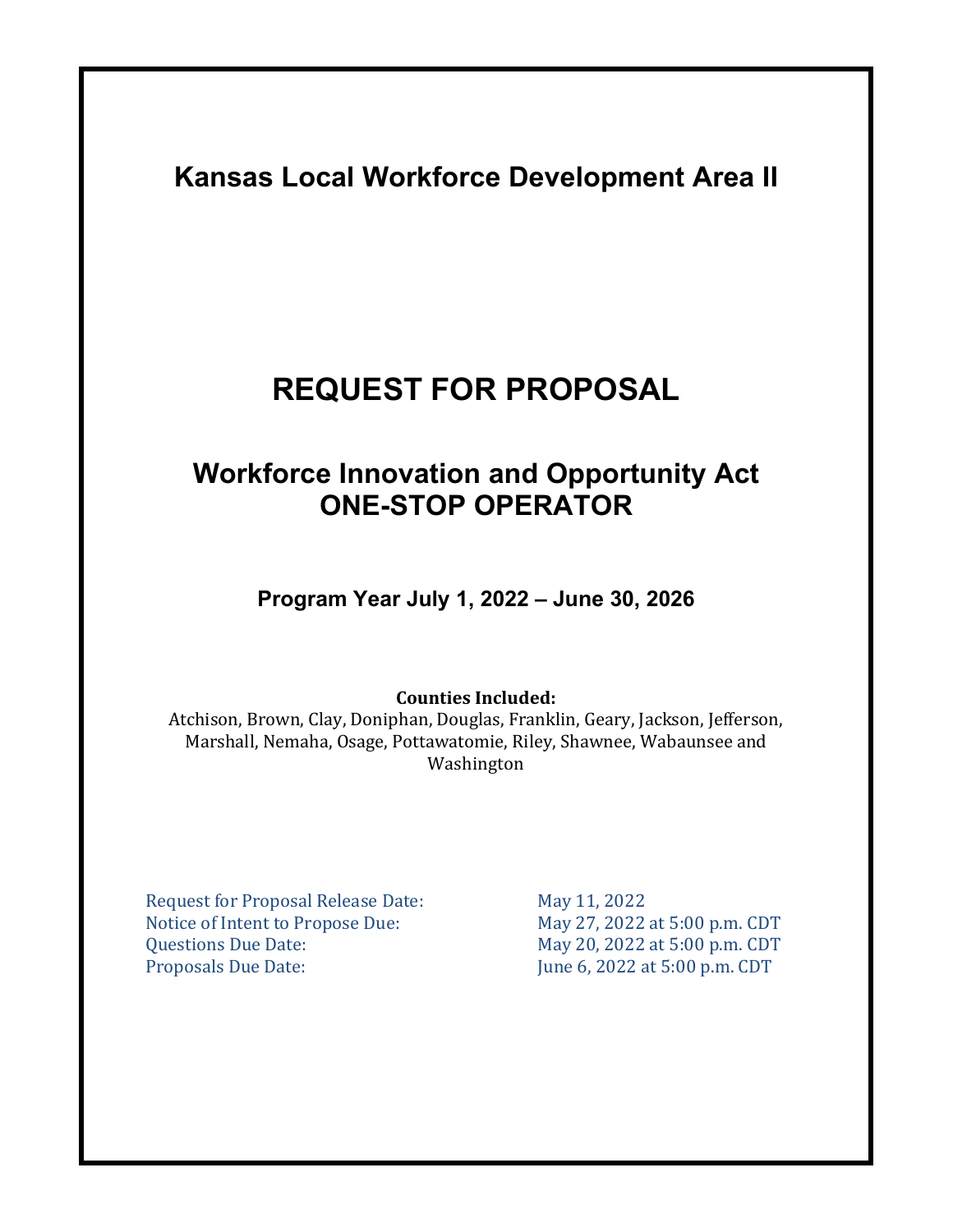# **Introduction to the Local Area**

The Kansas Local Workforce Development Board for Local Area II is one of five Workforce Development Boards in Kansas designated by the Governor under the Workforce Innovation and Opportunity Act. Local Area II is comprised of Workforce Innovation and Opportunity Act. seventeen counties in northeastern Kansas: Atchison, Brown, Clay, Doniphan, Douglas, Franklin, Geary, Jackson, Jefferson, Marshall, Nemaha, Osage, Pottawatomie, Riley, Shawnee, Wabaunsee and Washington counties.

For the purposes of this request for proposal, Kansas Local Workforce Development Board for Local II will be referred to as Workforce Development Board.

The Kansas Local Workforce Area II's workforce center system is designed to provide a full range of services and assistance opportunities to job seekers and employers under one roof.

Established under the Workforce Innovation and Opportunity Act, Kansas Local Workforce Area II centers offer referrals to employment, work-based learning opportunities, career counseling, job listings, recruitment and incentive services to employers, access to training programs and similar employment-related services. In addition, Kansas Local Workforce Area II also has business service teams comprised of professionals who work directly with employers to meet their specific staff needs at no cost to the employer. Services available to employers include online posting of job vacancies, screening of applicants, job seeker resume searches, applicant referrals, individual hiring events and job fairs, training subsidies, access to interview space within local offices, video conferencing accessibility for long distance interviews, and Rapid Response assistance to employers dealing with layoffs or company closure.

The Workforce Development Board's Mission Statement is: *To develop a welleducated, well-trained and self-sufficient workforce that can compete in the changing global marketplace. Essential to our mission is the creation of a seamless, coordinated system of education, training and employment; delivered through our Workforce Centers that emphasize the following:* 

- *Customer-centered and easily accessible.*
- *Meets the needs of both employers and job seekers; for work-ready individuals and persons who face barriers to the kind of employment which provides economic self-sufficiency.*
- *A high level of commitment and collaboration from business, education, government and community agencies including economic development, employment and training, and social services.*
- *Defined goals and performance outcomes.*

The Vision Statement is: *To be a successful and highly regarded workforce development system supporting enterprise and improving the quality of life by meeting and exceeding employment and workforce needs in Northeast Kansas.*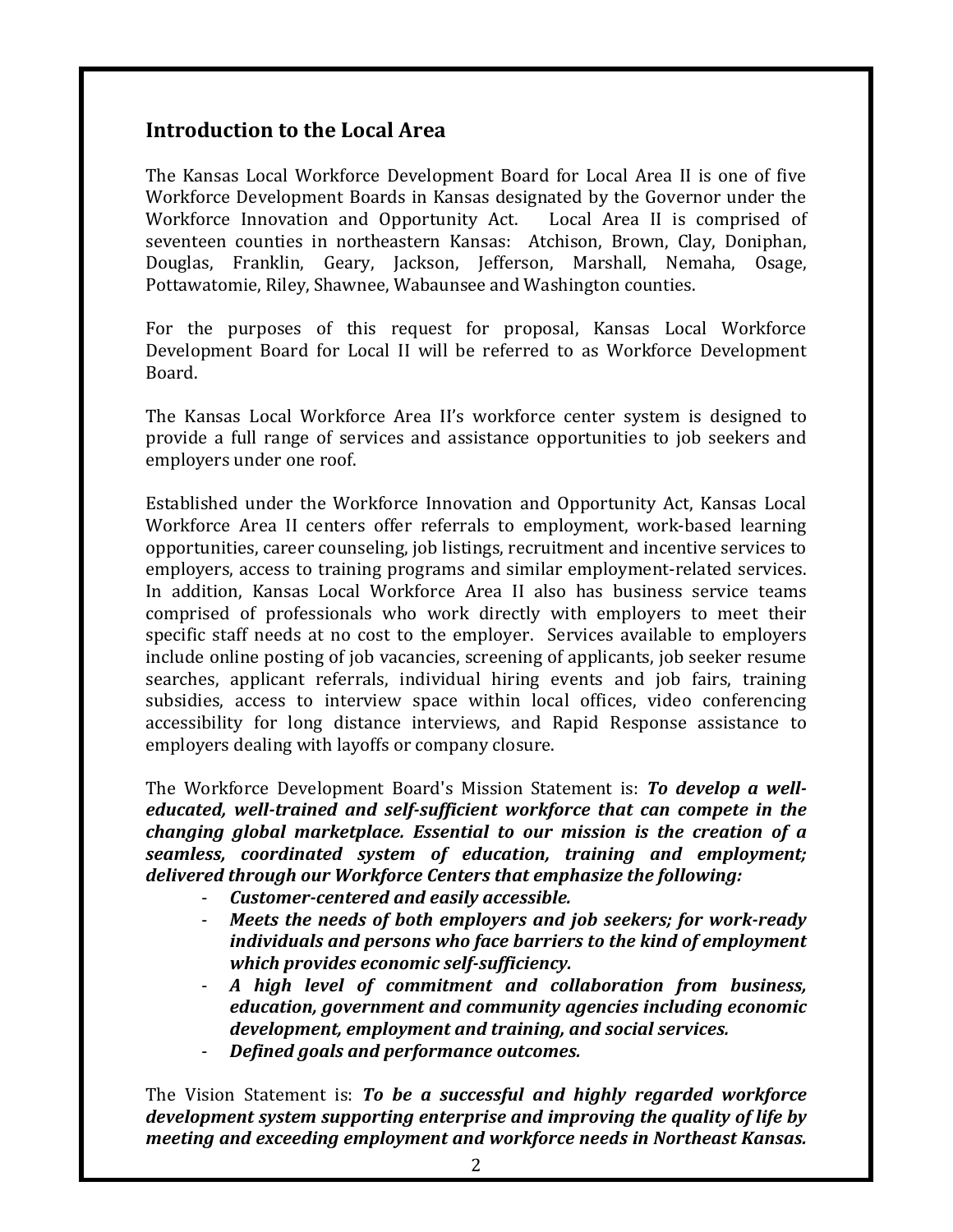#### *Heartland Works, Inc. will accomplish this by promoting economic prosperity and the self-sufficiency of individuals and families by creating a workforce that is competitive in the global marketplace.*

Organizational Values include the following:

- Meeting customer needs and exceeding their expectations.
- Providing universal access to training and employment opportunities.
- Creating workforce development that is critical to the economic wellbeing of northeast Kansas.
- Facilitating lifelong learning and upgrading of skills.
- Promoting economic self-sufficiency for our customers.
- Workforce development is an investment and will be measured as such.
- A commitment to continuous quality improvement.
- A pledge to succeed through leadership, trust and integrity.

# **Request for Proposals**

Kansas Local Workforce Area II is seeking proposals for a public, private, nonprofit entity or consortium of entities to serve as One-Stop Operator for the comprehensive, affiliate, and WIOA Title I only One-Stop Centers in Kansas Local Workforce Area II.

This Request for Proposal was prepared based upon the Workforce Innovation and Opportunity Act of 2014 (WIOA) and associated U.S. Department of Labor Regulations and guidance. This Federal Law was implemented to consolidate, coordinate, and improve employment, training, literacy and vocational rehabilitation programs in the United States. WIOA provides the framework for a national workforce preparation system that is flexible, responsive, customerfocused, and locally managed. Mandatory core program partners include: Adult/ Dislocated Worker/Youth, Wagner-Peyser, Adult Education and Literacy, and Vocational Rehabilitation, along with required partners specified in the Act. Offerors are strongly encouraged to read Training and Employment Guidance Letter 04-15 issued by the U.S. Department of Labor that outlines the vision for the One-Stop system under WIOA.

The three hallmarks of WIOA include:

- 1. The needs of businesses and workers drive workforce solutions, and local boards are accountable for this within the communities they serve.
- 2. One-Stop Centers provide excellent customer–centric services and focus on continuous improvement; and,
- 3. The workforce system supports strong regional economies and plays an active role in community and workforce development.

WIOA is built around the following key principles:

• Increase access and opportunity, particularly for those individuals with barriers to employment, to ensure success in the labor market.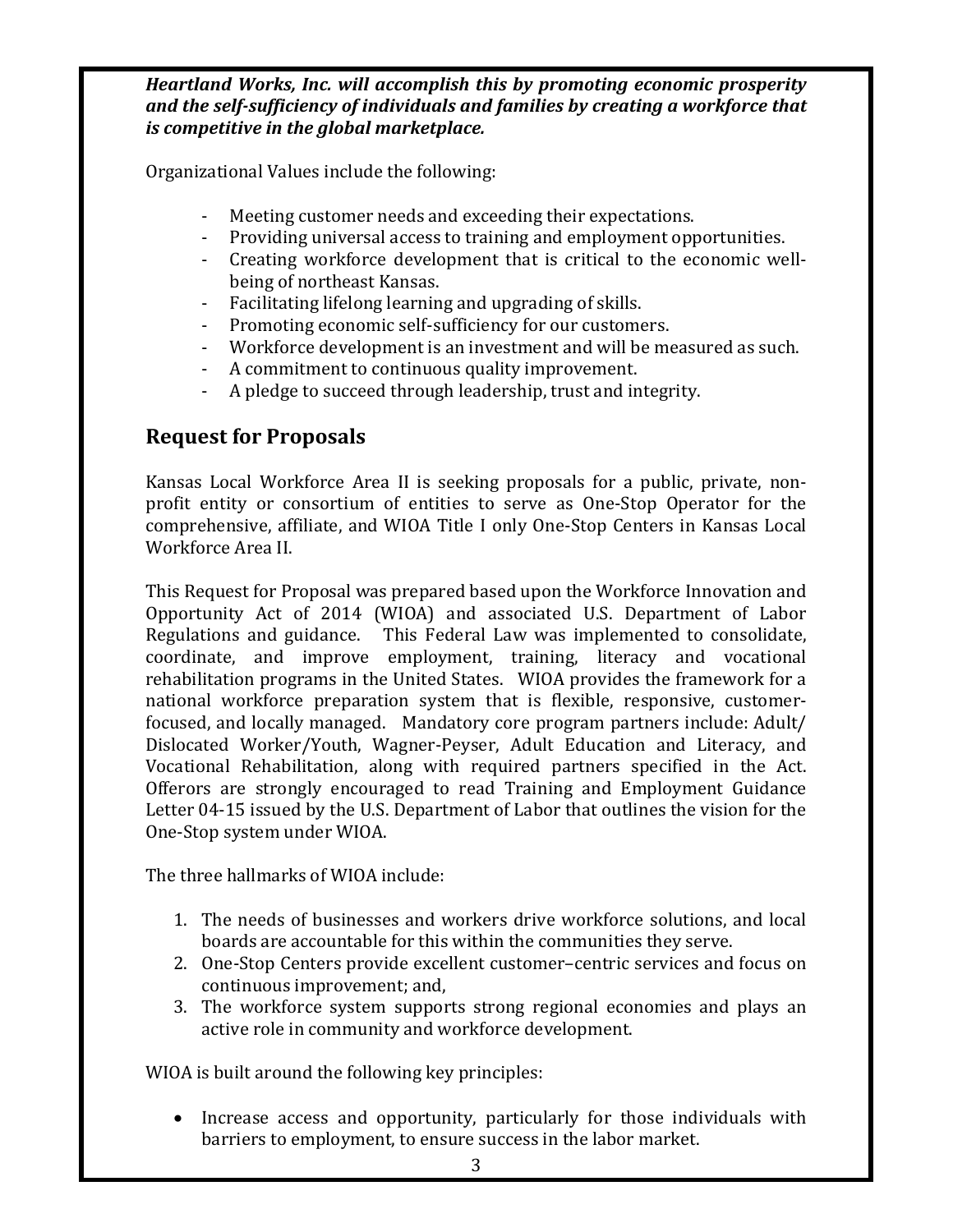- Support the alignment of workforce investment, education, and economic development systems in support of a comprehensive, accessible, and highquality workforce development system.
- Improve the quality and labor market relevance of workforce investment, education, and economic development efforts to provide workers with the skills and credentials necessary to secure and advance in employment with family-sustaining wages, and to provide employers with the skilled workers they need to succeed in a global economy.
- Promote improvement in the structure and delivery of services to better address the employment and skill needs of workers, jobseekers, and employers.
- Increase the prosperity of workers and employers and the economic growth of communities, regions, and states, and the global competitiveness of the United States.
- Provide workforce investment activities, through statewide and local workforce development systems, that increase the employment, retention and earnings of participants, and increase attainment of recognized postsecondary credentials by participants.

The Workforce Development Board oversees the Workforce Innovation and Opportunity Act (WIOA) funds for the seventeen-county area in northeastern Kansas. Currently, the Workforce Development Board is the Administrative Entity and serves as Service Provider for WIOA funded Youth, Adult, and Dislocated Worker Services.

In Section 107 of the legislation and in § 678.605 of WIOA Regulations Local Workforce Boards are required to competitively procure the One-Stop Operator role and responsibilities. The Workforce Development Board has contracted with an independent consultant to solicit and select a One-Stop Operator. § 678.615 says that firewalls must be in place to ensure that the competition is free of conflict of interest. Therefore, no one working for or with the Board may be involved in conducting the competitive process. The procurement is separate from the Local Workforce Development Board to ensure the absence of conflict of interest in the event the Workforce Development Board or its staff makes the decision to propose to serve as the One-Stop Operator. In the event the Workforce Development Board does become an Offeror, the independent consultant will provide a recommendation for award to the Local Elected Officials for approval to eliminate conflict of interest. Should the Workforce Development Board or its staff choose not to submit a proposal, the Workforce Board will vote on the independent consultant's recommendation.

Through this independent process, the Workforce Development Board is soliciting proposals to identify a single One-Stop Operator for the Kansas Local Workforce Area II comprehensive, affiliate, and WIOA Title I only Centers:

- Comprehensive Center Location
	- o Topeka
- Affiliate Center Locations
	- o Junction City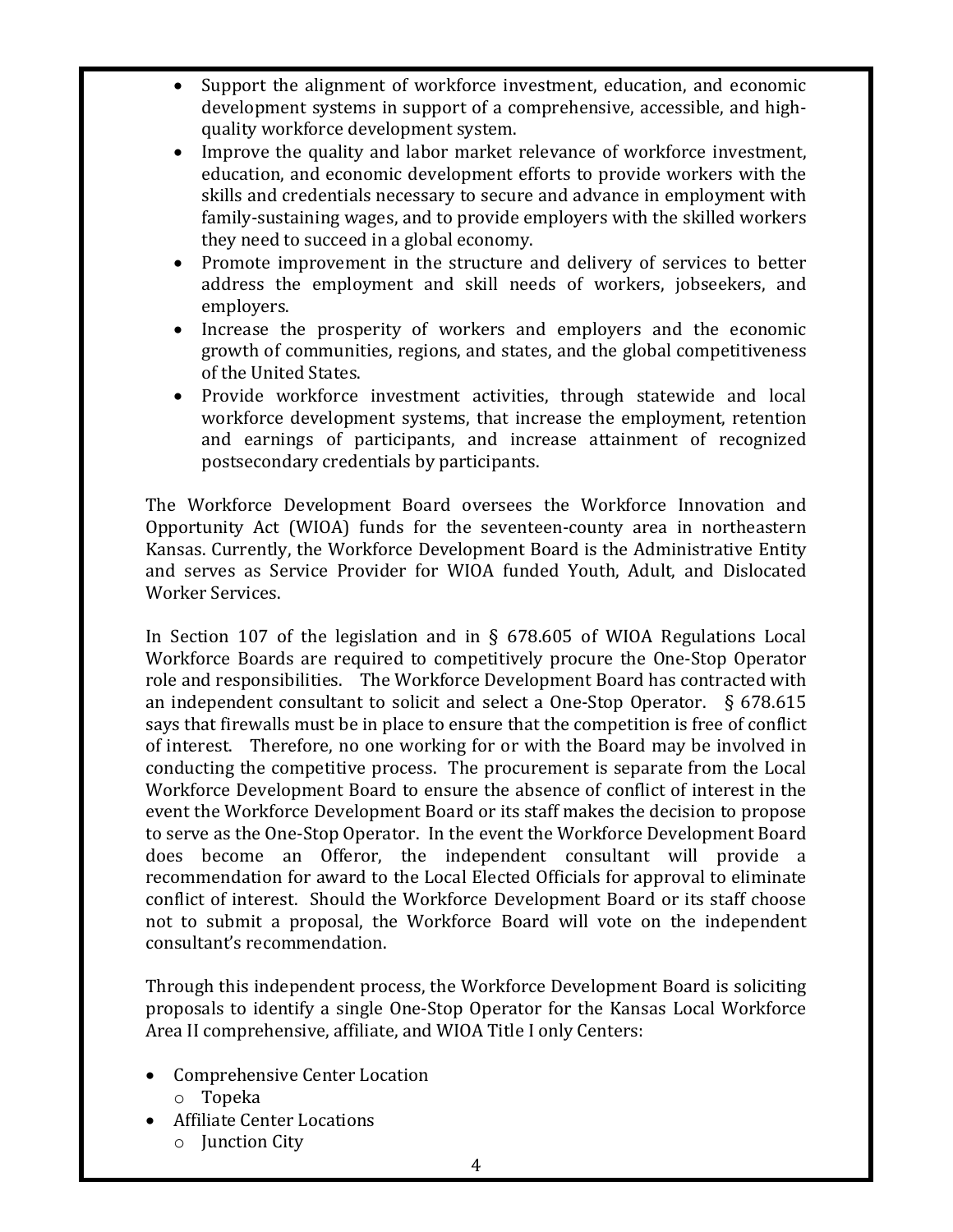- o Lawrence
- o Manhattan

For more information about the local area see www.heartlandworks.org

# **Resource Information**

Potential Offerors may get helpful background information from the Local Workforce Board website at www.heartlandworks.org

The United States Department of Labor has a WIOA Online Community of Practice that provides information sharing needed to implement and maintain WIOA at: http://on.workforcegps.org.

WIOA law and regulations can be found at: www.doleta.gov/wioa/

The State of Kansas WIOA Policies and Procedures can be found at: https://ksworksstateboard.org/policies-and-procedures/#

# **Request for Proposal Timeline**

- 5/11/22 Request for Proposal Released and Posted on the Kansas State website and requested for notice in multiple industry-specific posting forums and available by emailing austin@parkerparkerlawfirm.com
- 5/20/22 Questions Due May 20, 2022 by 5:00 p.m. CDT to Austin Parker at austin@parkerparkerlawfirm.com
- 5/27/22 Notice of Intent to Propose Due by 5:00 p.m. CDT to Austin Parker at austin@parkerparkerlawfirm.com with RE: **Kansas Area II RFP**
- 5/25/22 Questions and Answers Released and emailed to Potential Offerors submitting questions, posted on www.heartlandworks.com and also available by emailing austin@parkerparkerlawfirm.com
- 6/03/22 Proposals Due Electronically by 5:00 p.m. CDT to Austin Parker at austin@parkerparkerlawfirm.com with RE: **Kansas Area II Proposal and Attachments**
- 6/22/22 Evaluation and Award Recommendation Announcement to Local Elected Officials and/or Workforce Board
- 6/22/22 Local Elected Official and/or Workforce Board Approve Recommendation
- 6/30/22 One-Stop Operator Agreement Completed
- 7/01/22 One-Stop Operator Start Date

## **Technical Details**

The contract and/or agreement resulting from this Request for Proposal begins July 1, 2022 and will be for the period through June 30, 2026 with the option for the Chief Elected Officials and/or Local Workforce Development Board to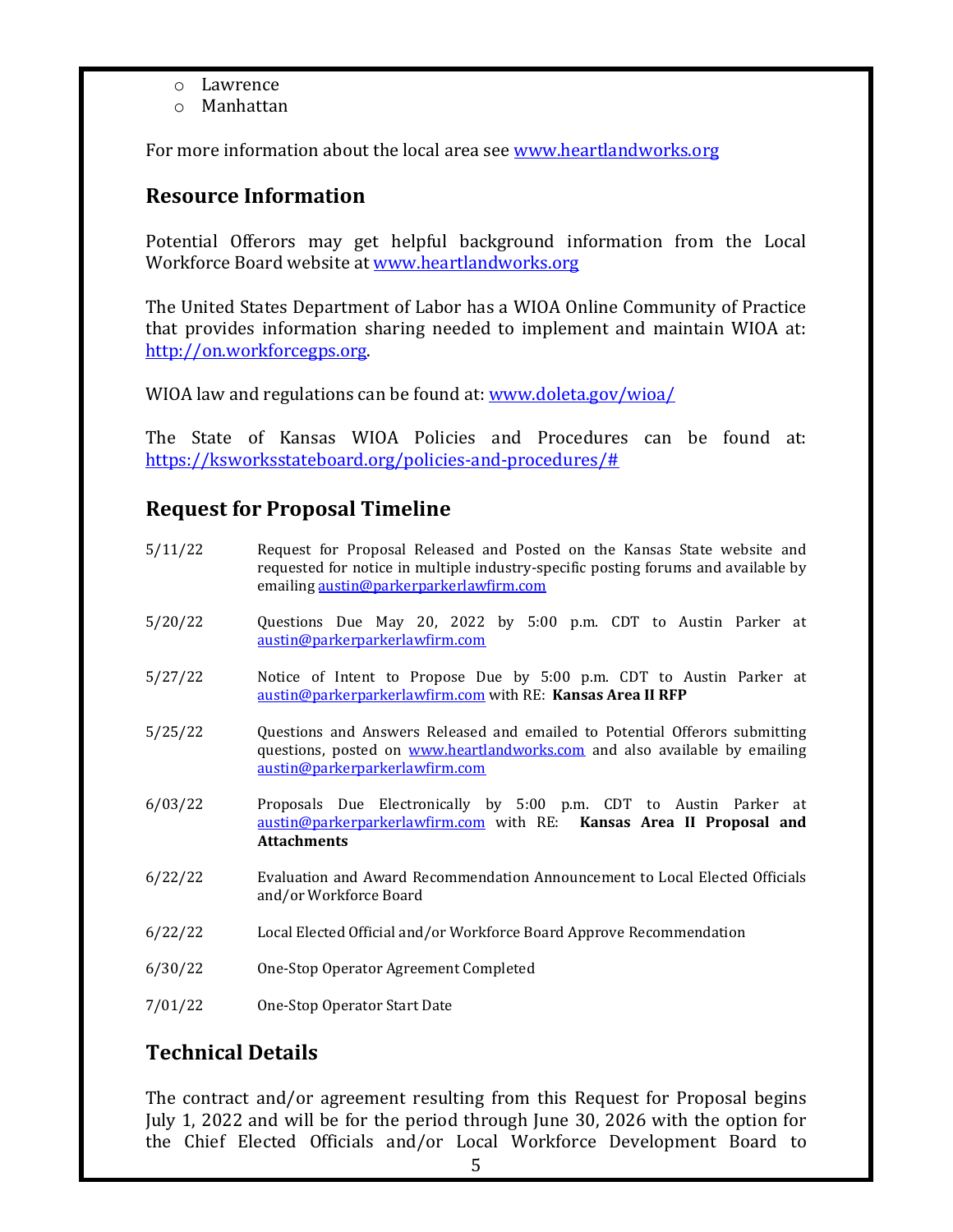terminate the contract due to financial or performance considerations annually upon thirty (30) days written notice at the end of a program year.

Once the contract and/or agreement have been awarded, the Workforce Development Board, in collaboration with the Chief Elected Officials, reserves the right to modify delivery design. In the event the modification requires additional labor hours on the part of the One-Stop Operator terms will be negotiated and the contract and/or one-stop operator agreement modified. The Board also reserves the right to de-obligate funds from the One-Stop Operator if it fails to meet contractual and/or agreement requirements.

The Successful Offeror will be required to agree to the contract and/or agreement General Terms and Conditions, have all controls securely in place, and agree to comply with any policies created by the Workforce Development Board and any applicable Federal or State policies, regulations, or laws. The Successful Offeror to this Request for Proposal may be expected to participate in contract negotiations to establish the exact services to be provided and the costs of those services if a proposal needs clarification. The final negotiated proposal narrative and budget schedule will constitute the Statement of Work for the contract and/or agreement. Offerors are advised that documents in the possession of the consultant, and upon completion the Board Administration, are considered public records and subject to disclosure under Kansas Public Records Law.

This Request for Proposal does not commit the Workforce Development Board and/or Chief Elected Officials to direct the award of a final contract and/or agreement and will not pay any costs incurred in the preparation of a proposal to this request. The Workforce Development Board and/or the Chief Elected Officials reserve the right to request additional data, discussion, or presentation in support of written proposals. The Board may reject any or all proposals received and reserves the right to cancel in whole or in part this Request for Proposal if it is in the best interest of the Board to do so.

An Offeror may not be recommended for funding regardless of the merits of the proposal submitted if it has a history of contract non-compliance with the Workforce Development Board or any other funding source. Such non-compliance must be outlined in the proposal. Subcontracting is not permitted.

The Workforce Development Board and the Chief Elected Officials will vote on the final selection. In the event the Workforce Development Board is an Offeror, the final selection will be voted on by the Chief Elected Officials.

Offerors who have submitted a proposal may protest the award of the contract according to the following process:

1. Protests must be filed electronically and be received by the Board's consultant at **austin@parkerparkerlawfirm.com** by 5 p.m. CDT on June 24, 2022. All protests are public information after the protest period ends.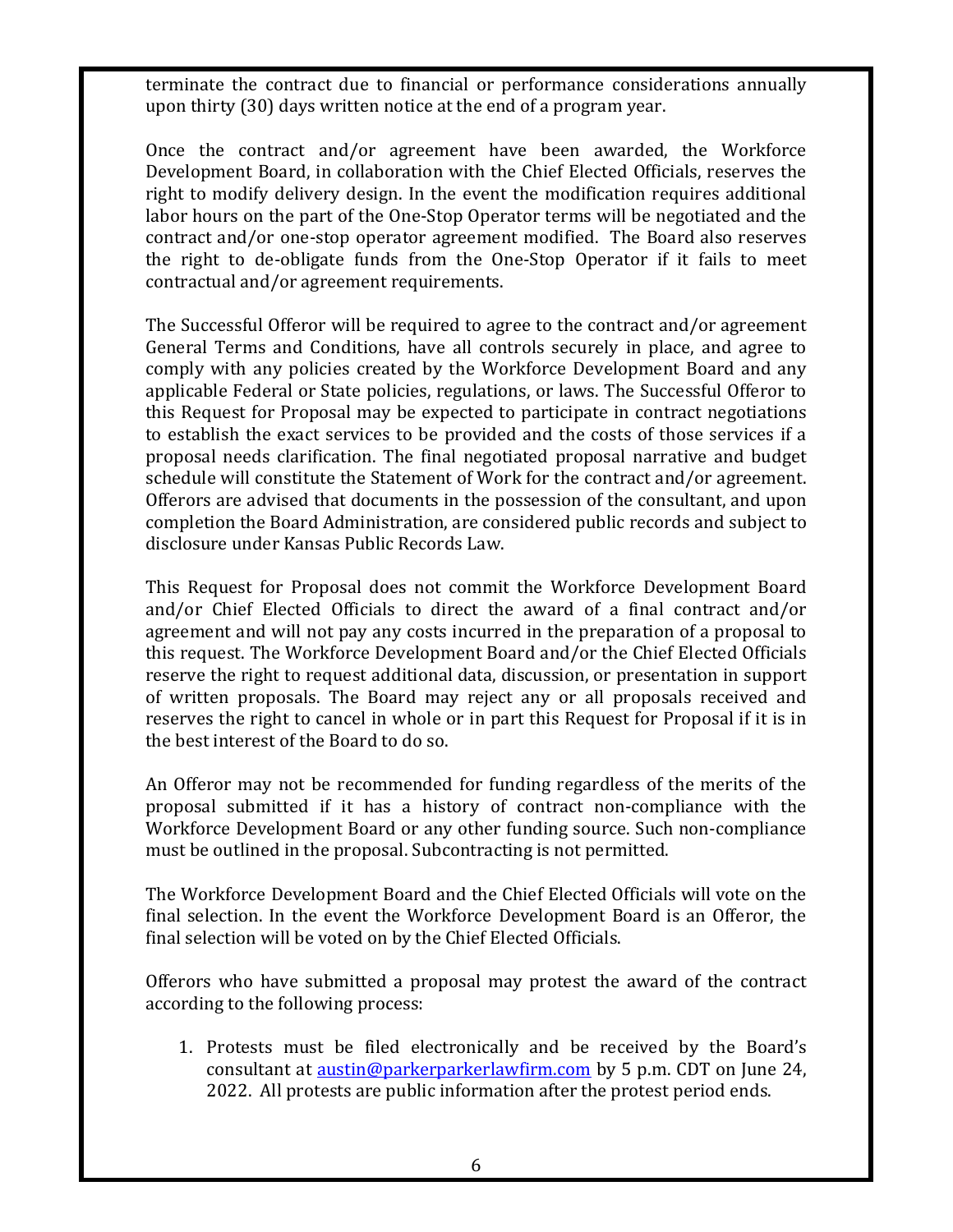- 2. All protests must state the basis for the protest in clear terms and provide an alternative the protester finds acceptable. The basis of the protest must be a violation of a State or Federal contracting law, rule, or regulation applicable to the contracting process.
- 3. During any part of the review or consideration, the protester may be asked to clarify or amplify statements or to provide proof of claims or other statements. Any such requests must be fully responded to within the time designated. In the event a protester fails to respond, the protest will be dismissed and no further protest will be accepted relative to this Request for Proposals.
- 4. The consultant will review the protest and will issue a written response that is intended as a complete and final answer to the protest. A response will be issued no later than June 29, 2022.
- 5. The consultant will document the submission of a protest and the findings.

# **Eligible Applicants**

Organizations eligible to submit proposals may fall within any of the following categories:

- Governmental Agencies
- Private Non-Profit Organizations
- Private For-Profit Businesses
- Educational Entities
- Consortium of entities that at a minimum, includes three or more of the required one-stop partners of demonstrated effectiveness, located in the Local Area.

# **One-Stop Operator Roles and Responsibilities**

The One-Stop Operator must coordinate the service delivery of core and required one-stop partners and other community partners working with the comprehensive, affiliate, and WIOA Title I only Centers listed in this Request for Proposals. This includes managing partner responsibilities that are outlined in the local Memorandum of Understanding (MOU).

The One-Stop Operator will work with ALL workforce system partners and represent the system and not just WIOA Title I. This will require close working relationships with all of the core and required partners.

The WIOA MOU serves the key purpose of defining partner roles and focuses, in part, on the shaping of the workforce system. This includes the sharing of resources, referral agreements, etc. In the end, the overall goal is to ensure efficiency within the Kansas Local Workforce Area II workforce system.

WIOA was signed into law on July 22, 2014 and went into effect July 1, 2015. WIOA supersedes the Workforce Investment Act of 1998, and amends the Adult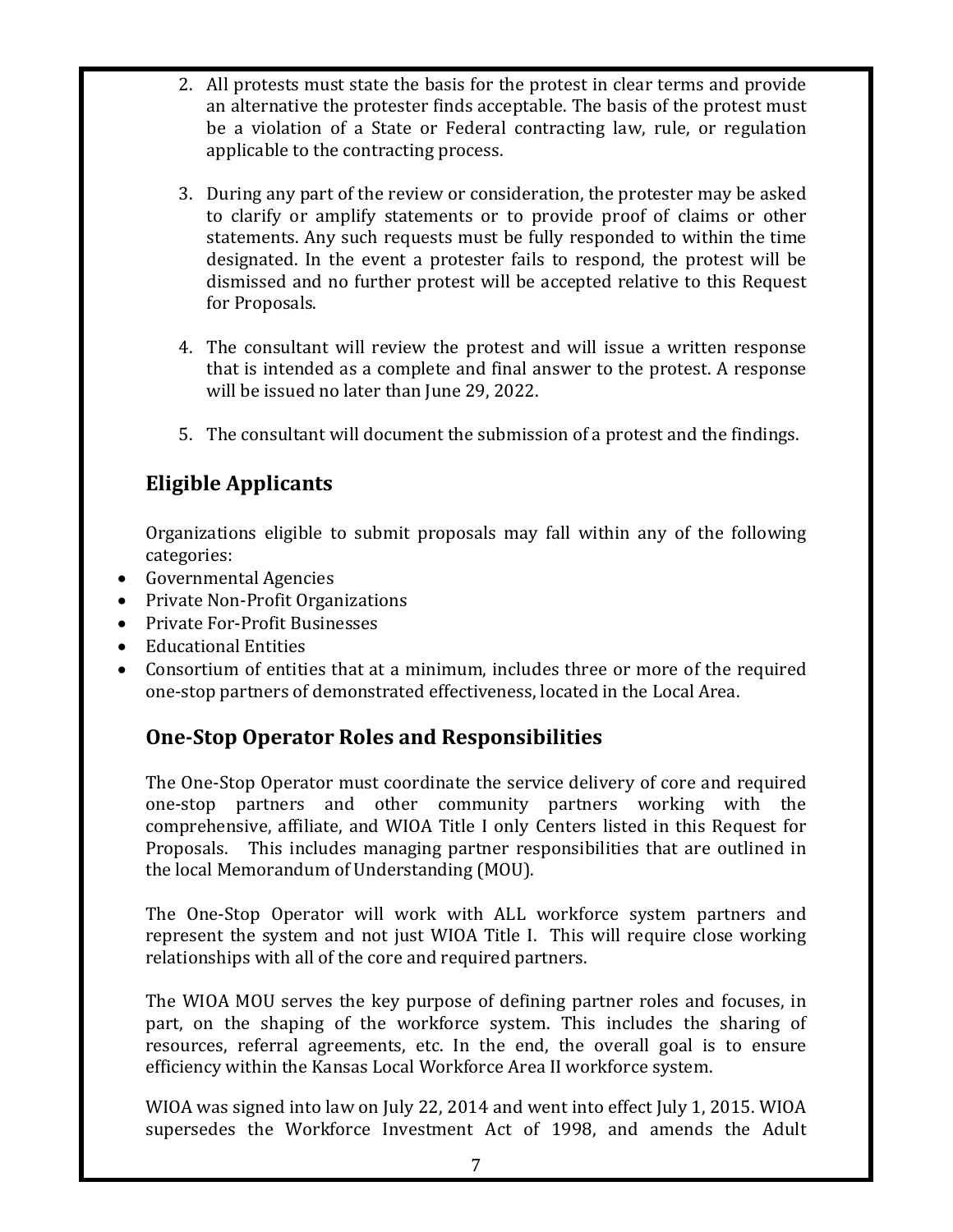Education and Family Literacy Act, the Wagner-Peyser Act, and the Rehabilitation Act of 1973.

WIOA has two tiers of partners: Core Program Partners and Required Partners.

The Core Program Partners who are required to collaborate and participate in the One-Stop System include: WIOA Adult, Dislocated Workers, Youth; Wagner-Peyser labor exchange; Adult Education and Literacy; and, Vocational Rehabilitation. Core Program Partners are in the common performance measures pool and must work closely together to achieve success.

Required Program Partners must participate in the MOU process and provide coordinated services with the comprehensive One-Stop Centers. Required coordinated services with the comprehensive One-Stop Centers. Program Partners include the four Core Program Partners as well as: Career and Technical Education, Title V Older Americans, Job Corps, Native American Programs, Migrant Seasonal Farmworkers, Veterans, Youthbuild, Trade Act, Community Services Block Grant, HUD, Unemployment Compensation, Second Chance, and TANF. In the event any of the required partners do not have funding in the Kansas Local Workforce Area II, their participation is waived.

The One-Stop Operator will be the point of contact regarding issues pertaining to customer complaints that are substantive to the required partners operating in the comprehensive. affiliate, and WIOA Title I only Centers. This will include comprehensive, affiliate, and WIOA Title I only Centers. convening partner meetings on a regular basis as well as stakeholder meetings including all core program partners and advising the Administrative Entity, Partners, and Board Staff on partner operational challenges and successes.

In support of the WIOA MOU the One-Stop Operator responsibilities will include the following tasks. Each proposal should address how the proposer, as the One-Stop Operator, will address and accomplish each of the following tasks.

- Ensure partner organizations adhere to the Memorandum of Understanding documents.
- Facilitate modifications in the Memorandum of Understanding and Resource Sharing Agreement covering the Center activities.
- Convene regional partner meetings to discuss and share general information, updates to the law and local program updates from all partners.
- Communicate with partners prior to regional meetings to determine suitable agenda and to allow partner additions to agenda.
- Provide minutes of regional partner meetings after each meeting to partners and Workforce Board.
- Ensure relevant stakeholders are invited and engaged in regional partner meetings.
- Coordinate service delivery among partners located in the Centers and referrals to and from partners housed outside the Centers.
- Facilitate customer flow, customer service, initial assessment, resource room usage, tracking, and referral processes as agreed upon in the WIOA MOU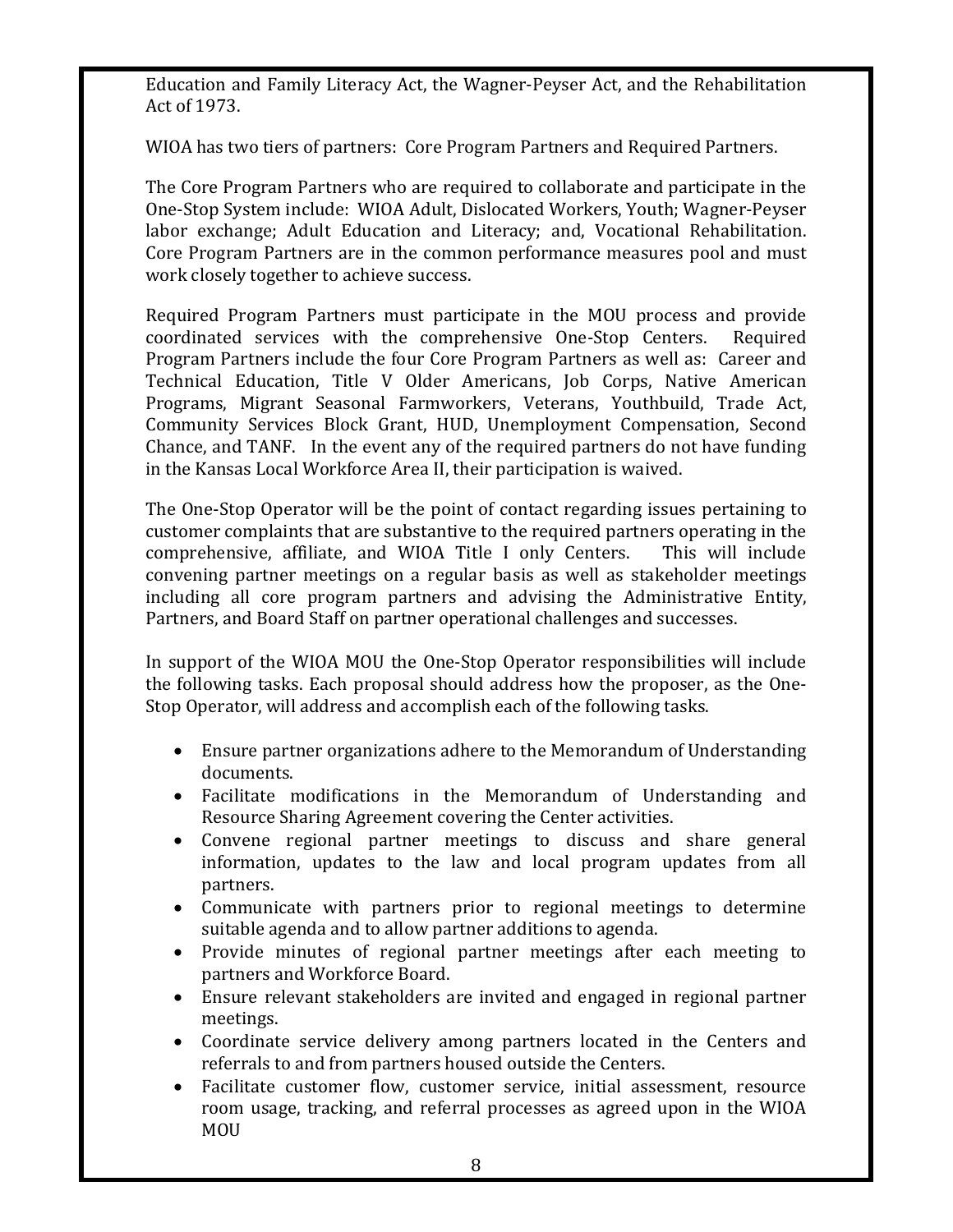- Communicate Board and Administrative policies and procedures to all partners
- Delegate One-Stop Operator responsibilities amongst members of your One-Stop Operator team
- Report to the Workforce board on an annual basis on the topic of Section 188 compliance. *See* https://www.dol.gov/agencies/oasam/centers-188 compliance. *See* https://www.dol.gov/agencies/oasam/centersoffices/civil-rights-center/statutes/section-188-workforce-innovationsopportunityact/checklist#:~:text=In%20demonstrating%20compliance%20with%20S ection%20188%2C%20it%20is,and%20systems%20contained%20in%20i ts%20State%27s%20WIA%20MOA.?msclkid=dc0cd084d13d11ec9ac5c6c3 0cf58565
- Recommend partner technical assistance needs to the Workforce Board.
- Develop and apply performance matrices for both MOU and One-Stop Operations partners of the Workforce Board.
- Provide an oral presentation and/or a written report to the Workforce Board on a quarterly basis on all applied performance matrices, including but not limited to career center data and a summary report on deliverables by partner agencies, for both MOU and One-Stop Operations partners.
- Address customer complaints within the One Stop Operation.
- Ensure appropriate and proper firewalls are in place for the performance of One-Stop Operator functions and One-Stop Operations partners.

Proposals must include a staffing plan.

# **One-Stop Operator Budget**

The Workforce Development Board has set aside approximately \$70,000 for the One-Stop Operator award. This is an annual figure for the period July 1, 2022 through June 30, 2023 and each program year thereafter.

Proposals must include a detailed budget on the provided chart that shows all costs related to serving as One-Stop Operator. Costs must be categorized as administrative, program, and profit. In the event a consortium is competitively bidding, the budget needs to clearly show how the role of One-Stop Operator will be paid for including any proposed shared costs. All proposals must include staffing and associated expenses including space rent (if operating outside of existing one-stop operation locations), equipment, wages, benefits and other costs. Staffing costs should consider percent of time an individual will spend on One-Stop Operator roles and responsibilities. Proposals should include proposed cost of any equipment.

# **Submission Information and Requirements**

## *General Submission Information*

To be considered for funding, an entity must submit a proposal along with other supporting documentation in accordance with the instructions in this request for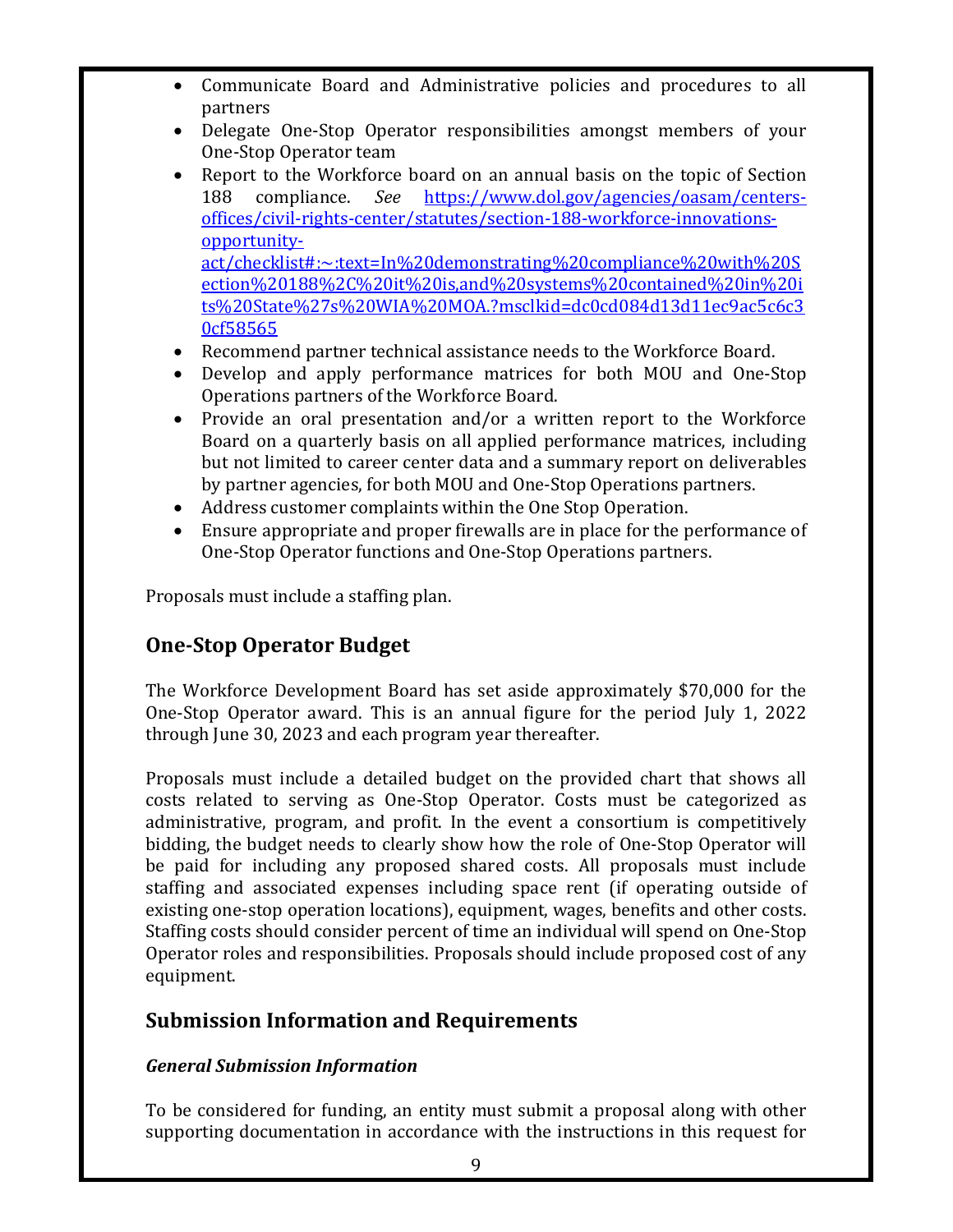proposal. When evaluating a proposal, the consultant will consider how well the Offeror has complied with these instructions and provided the required information. The consultant reserves the right to request clarifications from any Offeror regarding information in their proposals and may request an oral presentation if deemed appropriate and necessary to make a final recommendation.

Offerors may request clarifications during the Question-and-Answer period commencing on May 11, 2022 through May 20, 2022 by emailing Austin Parker at austin@parkerparkerlawfirm.com. The consultant will respond to all questions on May 25, 2022 and email the answers to entities submitting questions at the email address from which the questions were sent to the consultant. The email address from which the questions were sent to the consultant. questions and answers will also be posted on www.heartlandworks.com. Offerors shall not direct questions or have conversations regarding this request for proposal with the Consultant except during the official "question" period. All questions must be communicated through austin@parkerparkerlawfirm.com. Questions submitted should be electronic and include in the subject line *Questions Kansas Local Area II One-Stop Operator Procurement.* Questions without the assigned subject line will not be considered.

The proposal, as well as any reference materials presented, must be typed in English in at least 12-point font and must be on standard portrait  $8\frac{1}{2}$  " by 11" size with no less than one inch margins on one side of the paper. Landscape with no less than one inch margins on one side of the paper. orientation containing charts, spreadsheets, and oversize exhibits is permissible. There are no page limits. Sufficient information should be provided to make an informed decision.

### *Contract Funding Source*

Funding for One-Stop Operator is made possible by a grant from the U.S. Department of Labor and is administered by the Workforce Development Board on behalf of the Chief Elected Officials. Partners may participate in the funding as negotiated.

#### *Compliance Requirements*

Any award of a contract and/or agreement under this request for proposal will be subject to applicable requirements of the funding sources, including the U.S. Department of Labor, State of Kansas, and the Workforce Development Board.

These terms and conditions include, without limitation, provisions regarding reporting, insurance, indemnification, audits, nondiscrimination, minority and women's business enterprise requirements, veterans' priority of service, conflict of interest and local hiring provisions.

### *Public Records*

Offerors are advised that documents in possession of the consultant and/or the official record provided to the Workforce Development Board following the award, are considered public records and subject to disclosure under the Kansas Public Information Act.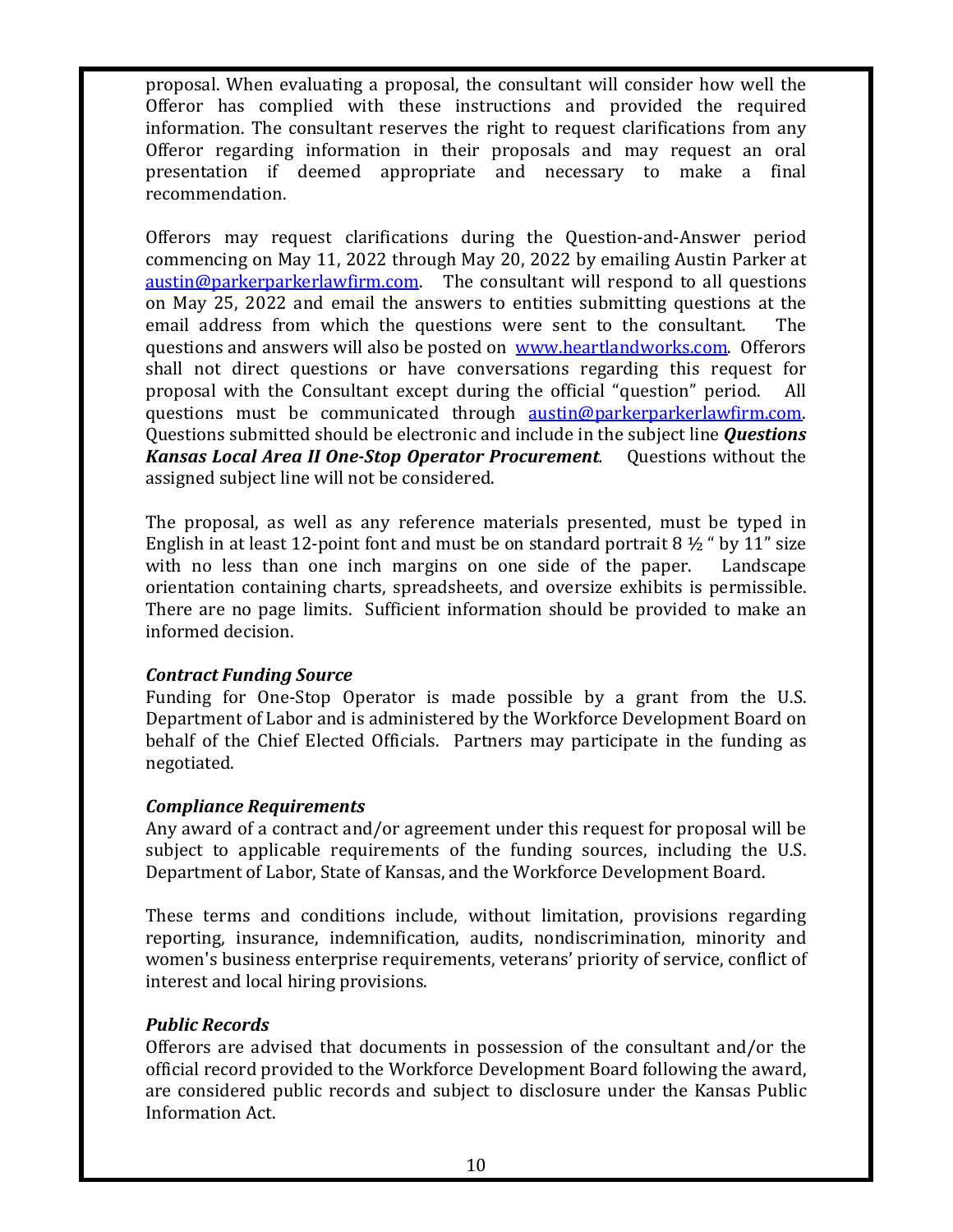### *Contractor Qualifications and Responsibilities*

All businesses/organizations must meet a minimum level of administrative and fiscal capacity in order to contract as One-Stop Operator. Therefore, all applicants given selection notification must provide the following Documentation of Qualifications within a ten-day period after notification. Failure to satisfactorily provide the following documentation could result in disqualification of proposed award.

Documentation of Organization's Qualifications:

- Legal entity (Proof of Incorporation, 501(c) (3), etc. and Designation from the IRS of tax-exempt status) if applicable. Must submit document proving legal entity.
- Written personnel policies. Must submit table of contents of personnel policies.
- Written conflict of interest policy for staff and board. Must submit copy of Conflict of Interest Policy.
- Written grievance procedure for customers/clients. Must submit copy of grievance procedure.
- Have an ongoing quality assurance process for services. Must submit descriptions of process.
- For organizations with an annual budget of at least \$100,000, must submit most recent annual budget document identifying the various sources of the amounts.
- For organizations that have more than one revenue source, must submit revenue documentation identifying the various sources of the amounts.
- Proven fiscal capacity including capacity for fund accounting. Must submit bound copy of most recent formal audit completed within last year. Must satisfactorily address all findings.
- Verify that the program has procured and will maintain during the life of the contract the following required insurance coverage: professional liability, errors and omissions; commercial general liability insurance, including contractual liability insurance; business automobile liability (if applicable); worker's compensation coverage; and employee dishonesty insurance. Must submit copies of certificate of insurance with contract.
- Written compliance with firewall requirements within the WIOA.

## *Proposal Content and Scoring*

Proposals will be evaluated on Three Parts:

- Part I Required Format and Content in #1 below<br>• Part II Experience and Philosophy (35 points)
- Experience and Philosophy (35 points)  $&$  Approach (40 points)<br>• Part III
- Budget Detail and Total Cost (25 points)

### 1. **All proposals must contain the following documents in this order to be considered:**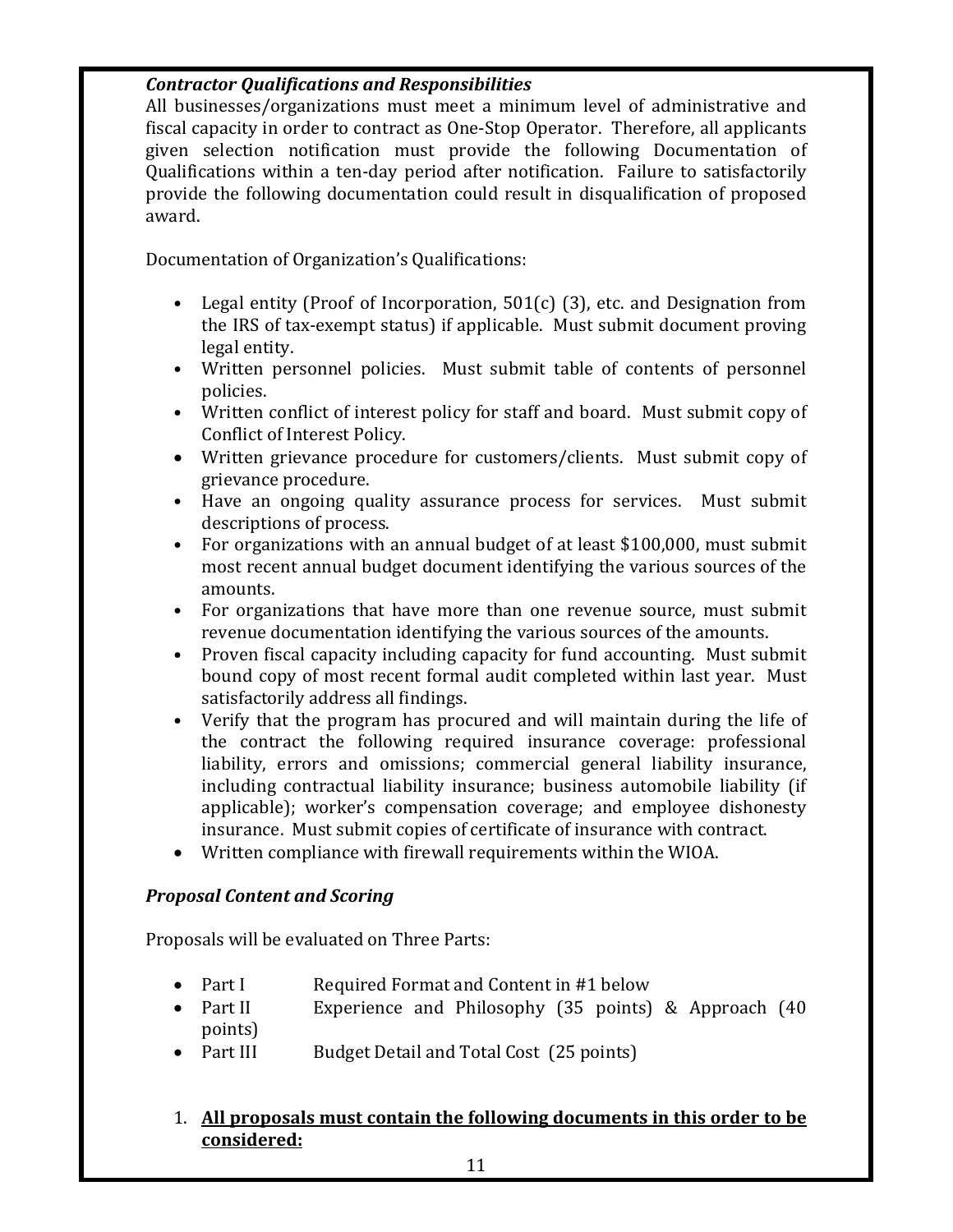- a. Title Page Including Entity, Contact Person (email, phone, address)
- b. Executive Summary
- c. Proposal Narrative
- d. Budget and Budget Narrative
- e. Three References Attesting to Relevant Experience hard copy letters preferred along with list and contact information
- f. In the case of a consortium, all included entities must sign a statement that they have agreed to the contents of the proposal.

## 2. **Experience and Philosophy** (35 points – 5 each)

Describe your experience with and/or philosophy regarding the following:

- a. Visionary leadership while operating within structured rules and guidelines.
- b. Fostering collaboration and partnerships.
- c. Measuring customer satisfaction.
- d. Working on diverse/divergent issues or agendas to reach outcomes.
- e. Serving diverse customers including employers, economically disadvantaged individuals with little or no work experience, individuals with disabilities, dislocated workers with experience, and young adults.
- f. Understanding of Federal laws and workforce or related laws, including the Workforce Innovation and Opportunity Act.
- g. Experience with operating One-Stop Centers during the current and previous legislations.

# 3. **Approach** (40 points – 5 each)

Describe how you will approach the One-Stop Operator roles and responsibilities identified in this Request for Proposal with detail related to virtual communication and interaction strategies:

- a. Staffing (Including Job Descriptions, Experience, and Percent of Time Allocated to One-Stop Operator Duties, and Local Hiring of Management)
	- Please note that in the event a consortium submits a bid, there must be clear and concise description of who will be the lead and how the consortium will function.
- b. Partner and Center Collaboration and Communication
- c. Performance Reporting
- d. Adherence to Board and Administrative Entity Policies and Procedures
- e. Capacity and methodology of meeting all of the tasks identified to be performed by a One Stop Operator in this Request for Proposals
- f. Comprehensive Center Coverage.
- g. Affiliate Center Coverage.
- h. System Orientations.
- i. Virtual Communication and Interaction Strategies.

## 4. **Budget, Budget Narrative, and Total Cost**

a. Operator Budget Summary Chart (format to be used in Proposal)

| Cost Category         | Program Costs | <b>Administrative Costs</b> |
|-----------------------|---------------|-----------------------------|
| <b>Staff Salaries</b> |               |                             |
|                       |               |                             |